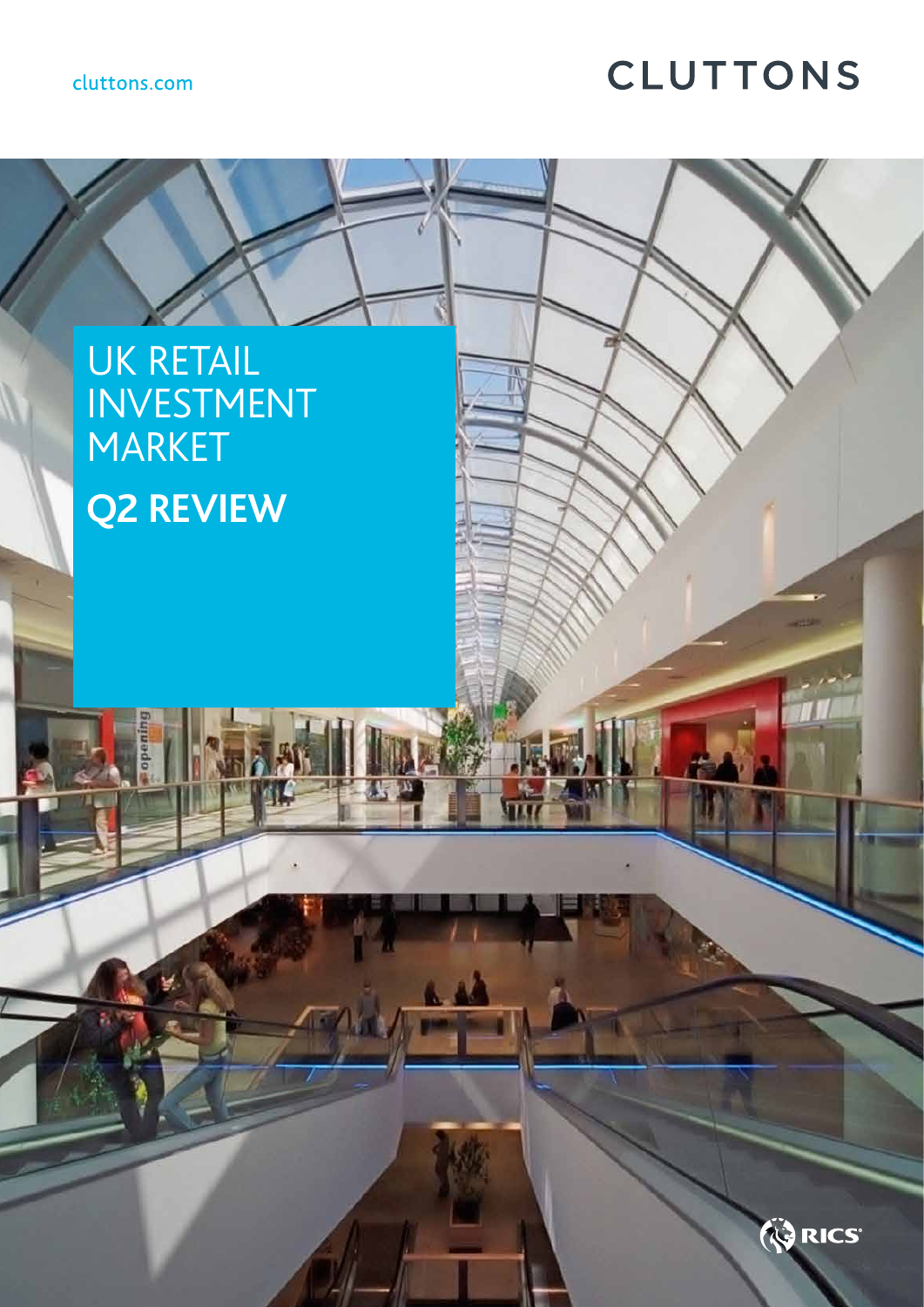# **CLUTTONS**



# UK RETAIL INVESTMENT MARKET

#### **RETAIL INVESTMENT MARKET SHUTS DOWN DURING THE COVID-19 LOCKDOWN**

The security of (future) income, the basis of investment value, has found itself on sudden shaky ground. Economic, leasing and investment activity nosedived during the second quarter (Q2 2020) after a national lockdown was imposed on 23rd March to decrease the spread of COVID-19. The lockdown was eased with non-essential shops reopening from 15th of June.

A halt in all but the most essential activity put a strain on cash flows for occupiers and investors. Genuine distress and opportunism by some retail tenants meant that rent payments to landlords were on average an estimated 32% lower than usual. Listed REIT Hammerson only received 37% on the rents on the quarter-day at the end of March. The blow to physical retailing was likely to have played a big part in the decision by

Orion Real Estate Fund in May to walk away from its purchase of seven retail park assets from Hammerson, forfeiting its deposit of £21m. The £401m deal had been brokered at a 22% discount to valuations dating to June 2019.

In a break with tradition income receipts are now less certain, especially for sectors more affected by the pandemic such as retail. Generally, investors take a long-term view in their asset allocation. Investors were already in the process of re-balancing their property portfolios with a decreasing share in retail and a greater share in alternatives, logistics and residential. The current health crisis is by most considered to simply have accelerated existing trends, and no immediate strategic action was needed.

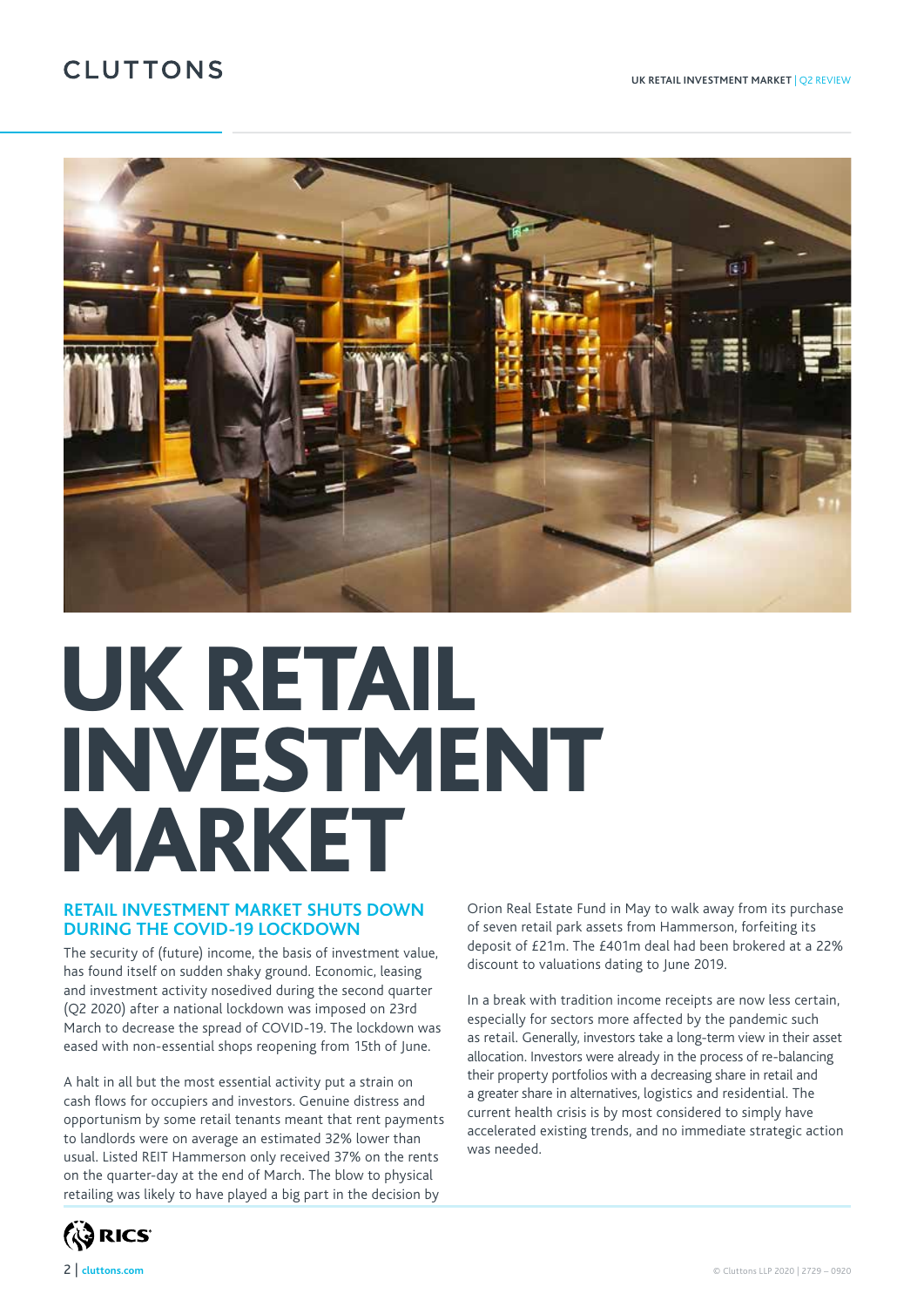# **CLUTTONS**



However, investors do not like uncertainty, and those able to do so sat on their hands, waiting to see how the situation would develop. They will hope for better, possibly distressed, opportunities over the next few years. In Q2 c.£630m was invested, 71% lower than the £2.18bn invested in Q2 2019, as can be seen in Figure 1. The main bulk of investment (61.1%) was invested into supermarkets, with another 22.6% into retail warehouses. Shopping centres represented a mere 0.5% of the total.

The investment market freezing up lowered transparency and market volatility at the same time. A lack of property transactions and thus market comparables, frequently led to a valuation uncertainty clause being invoked during Q2 2020. With a relaxation of the lockdown in Q3 2020 activity is expected to come back noticeably yet be relatively subdued going forward, with many investors keen to wait and see. A side effect of low liquidity is that you cannot take money out to reposition afresh.

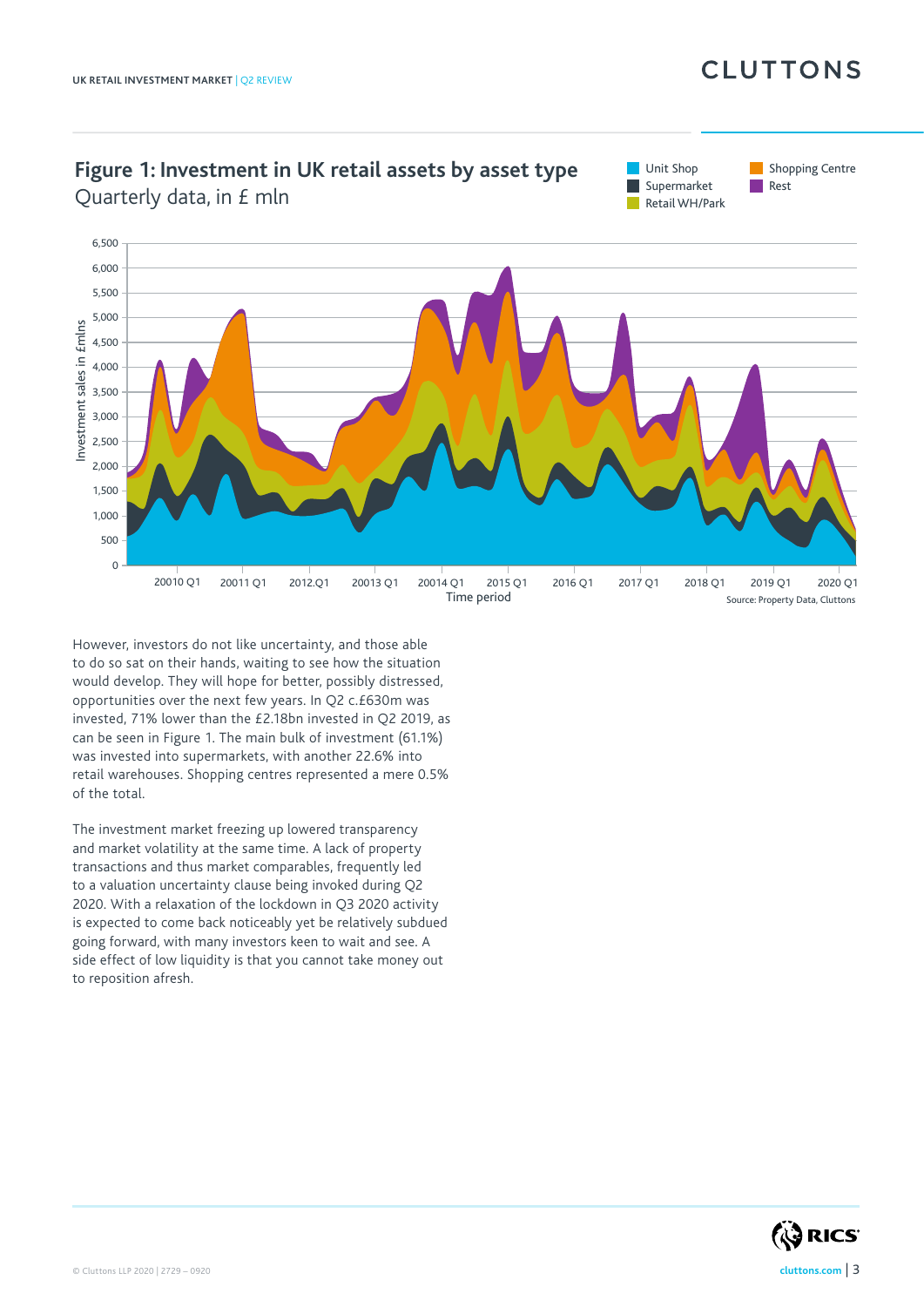#### **Figure 2: Retail asset purchases**

In £ min by type of investor, 12 months to June 2020



#### **OVERSEAS INVESTORS REMAIN THE DOMINANT INVESTOR GROUP FOR RETAIL ASSETS**

Overseas investors have become a dominant force in the retail investment market since 2013, peaking at £3.2bn of investment in Q4 2016. In Q2 2020 they still made up the biggest group at 34%, followed by quoted property companies with a 18% share.

Unlike UK institutions and property companies, many overseas investors are still in the process of building up their retail portfolios. Going forward we expect them to remain the largest investment force, with investment from Asia-Pacific increasing further. If at some point the influx of money from them were to be reversed this would have a marked impact on the investment market, but this is unlikely to happen in the short-to-medium term.

The investment market is likely to remain subdued compared to the high transaction levels witnessed over the last few years (Figure 3). But the bond market faces a lower-forlonger environment, and property yields – akin to 'fixed income' – remain relatively attractive on that basis. Investors with 'dry powder' money to invest are waiting for attractive opportunities to appear.

# **Figure 3: Retail asset acquisitions by type of investor** Quarterly data, in £ mln **Private Prop Co**





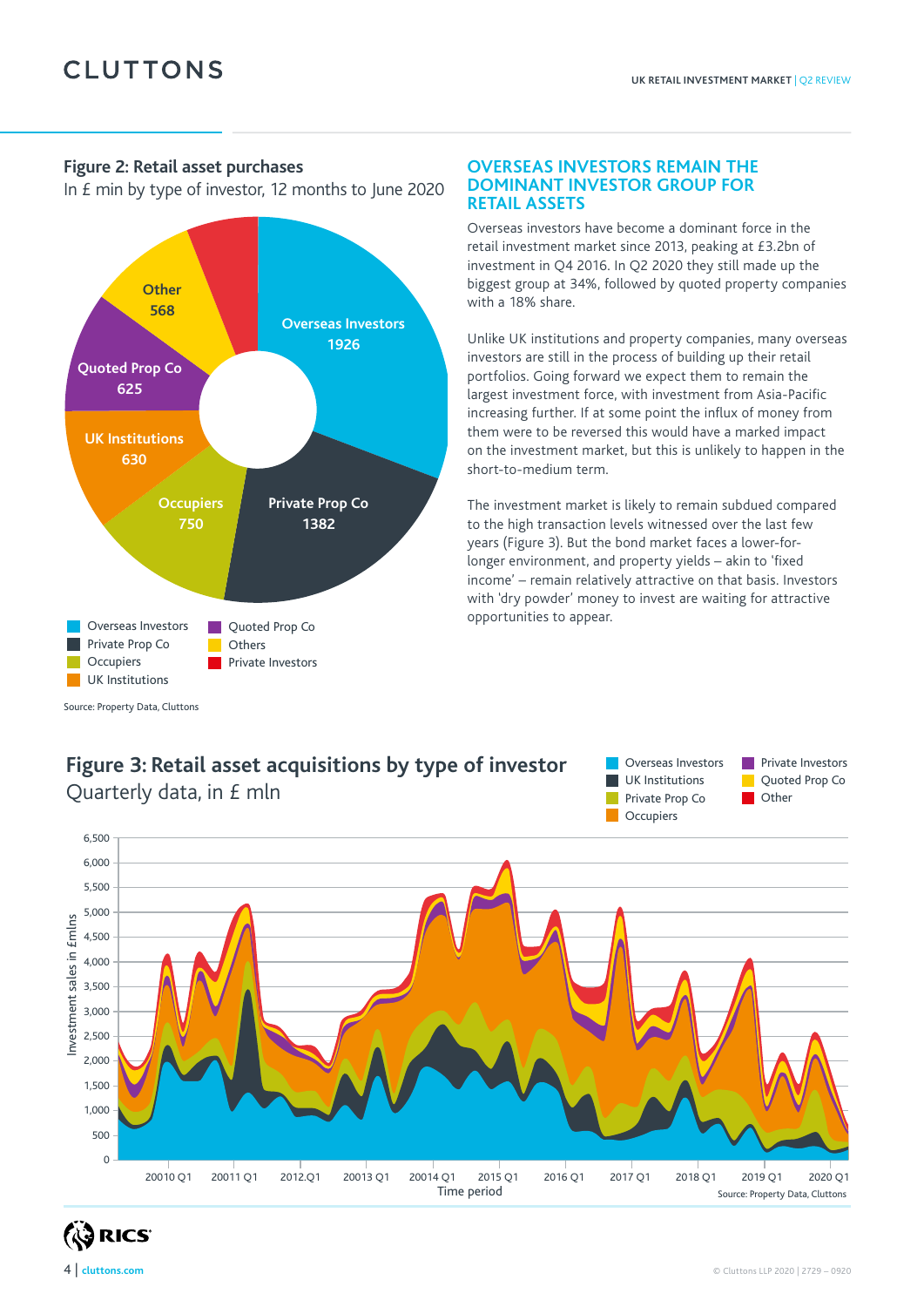| <b>EQUIVALENT YIELD</b>       | <b>DEC-19</b> | <b>MAR-20</b>  | <b>JUN-20</b> | <b>TRENDING</b> | <b>COMMENTS</b>                               |
|-------------------------------|---------------|----------------|---------------|-----------------|-----------------------------------------------|
| Prime West End shops          | $2.50 - 2.75$ | $2.50 - 2.75$  | $2.75+$       | weaker          |                                               |
| Prime unit shops              | $5.25 - 5.50$ | 5.75           | $6.25+$       | weaker          | Reflects prime yield in say Cambridge, Oxford |
| Secondary unit shops          | 8.00-9.00     | 8.50-9.00      | 8.50-9.25     | weaker          |                                               |
| Supermarkets                  | 4.75-5.00     | 4.75-5.00      | $4.75 - 5.00$ | stable          | Reflects open market reviews, 15+ year lease  |
| Prime fashion/open<br>A1 park | 6.50          | 6.75           | $7.00 - 7.25$ | weaker          |                                               |
| Prime bulky solus             | $6.50+$       | $6.50+$        | $6.75+$       | weaker          | Assumes 10 year lease                         |
| Prime bulky goods park        | $6.50+$       | $6.50+$        | $6.75+$       | weaker          |                                               |
| Dominant<br>shopping centres  | 5.75          | $6.00 - 6.25$  | $6.5 - 7.00$  | weaker          | Limited sales evidence exists                 |
| Weaker<br>shopping centres    | 8.75-11.00    | $9.25 - 11.50$ | 10.00-14.00   | weaker          |                                               |

#### **TABLE 1: PRIME EQUIVALENT YIELDS FOR SELECT RETAIL SEGMENTS ACROSS THE UK**

Source: Cluttons

#### **THE IMPACT OF COVID-19 VARIES ACROSS THE RETAIL SECTOR**

During the lockdown, essential shops including supermarkets could remain open. This retail segment, benefitting mostly from non-discretionary retail-spend, fares better in economic downturns than those that depend on discretionary spending. Consequential relatively positive sentiment meant that the prime equivalent yield estimates for supermarkets for Q2 2020 remained stable at 4.75-5.0%.

Another sector where yields have remained stable, for very different reasons, is the prime bulky goods retail warehouse sector. This retail segment has had a rebasing of rents to a low, affordable level. In contrast, prime fashion open-A1 retail warehouses tend to have much higher rental levels and falls are likely to be substantial going forward.

Retail parks have suffered an above-average share of retailer failures in the past few years, making many investors averse to this sector. In the current crisis some typical retail park retailers have been trading well such as Dunelm, Pets at Home and Halfords. They have benefitted from trends emerging as people stuck at home seek new pass-times. Retail parks also offer safe and convenient shopping for car owners.

As the government furlough scheme unwinds, more retailers will struggle, and many will become insolvent. Letting activity will be reduced and retailers will ask for more flexibility in lease structures and rental payments. Oddly enough many large tenants that were considered to have a strong covenant have used their weight to get concessions while some of the smaller players, traditionally seen as not having such a great covenant, have continued paying.

Many retailers have asked for rent free periods, rent holidays or other concessions, but not all landlords are willing to accommodate this. Landlords deal with each request on a case-by-case basis, and investors prefer to keep arrears on account, hoping to recoup them at some point in the future. Retailers are seeking turnover rents to match their income flow. Landlords have been resisting this as accepting turnover rents is similar to investing in the underlying retail business on a side by side basis. Besides worrying about opening hours, landlords have practical concerns such as how to get independent, honest, audited turnover figures.

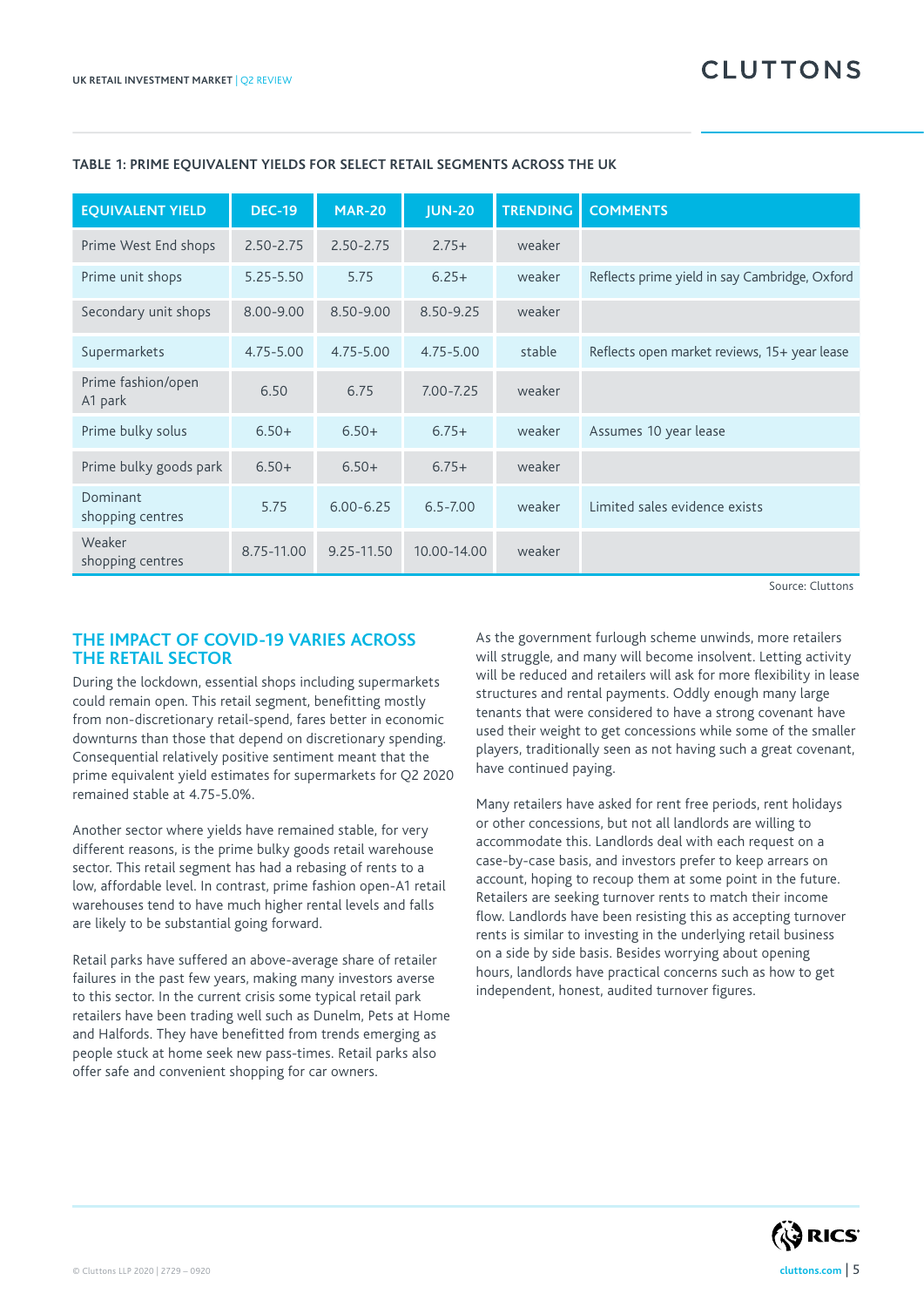# **CLUTTONS**



#### **TOP QUALITY RETAIL ASSETS HAVE SEEN OCCUPIER DEMAND PLUMMET STRONGLY, WILL THIS IMPACT WEST END RETAIL VALUES?**

So far West End prime shop yields have held firm, but reduced footfall and an increase in CVAs and similar will have an impact. West End prime shop valuations generally reflect high rental levels and low yields. There is relatively more risk for this retail segment; investors that have bought a low yielding asset will find an adverse impact on asset performance if the yields move out by just 25bps based on investor sentiment, ignoring any possible gaps in rent collection.

The West End is traditionally considered low-risk with only a finite supply of quality retail 'pitches' and plenty of retailer demand. Low yields also tend to imply superior rental growth prospects. The West End maintained the lowest Net Equivalent Yield (3.7%) in MSCI's UK quarterly property index in Q2, with the best retail assets on Bond Street starting at 2.75%. This expensive market, with its current lack of footfall and tourism, could suffer in the short-term. That said, Bond Street is more exclusive, and rents have been more resilient than in nearby Oxford Street and Regent Street. The test for the Bond Street market will be the sale of Chanel's flagship store which is expected to attract significant interest.

#### **COVID-19 ESCALATES INVESTOR CONCERN FOR BRICKS AND MORTAR STORES**

Figure 4 shows the Net Equivalent Yields on retail assets as reported by MSCI in its quarterly index over time. It shows how retail yields have been rising since 2017, bar for prime West End shops. Rental growth turned largely negative since mid-2018 for most markets. MSCI reports a fall by 3.0% for retail rental values during Q2 2020, worse than the 1.1% fall experienced by the index as a whole.

Retail property performance has been dragging down property returns for the UK index, with total returns on retail assets underperforming in the short-, medium- and long-term. According to the MSCI quarterly index capital value growth on retail assets since June 2009 has been wiped out, and capital values are lower now than in the year 2000.

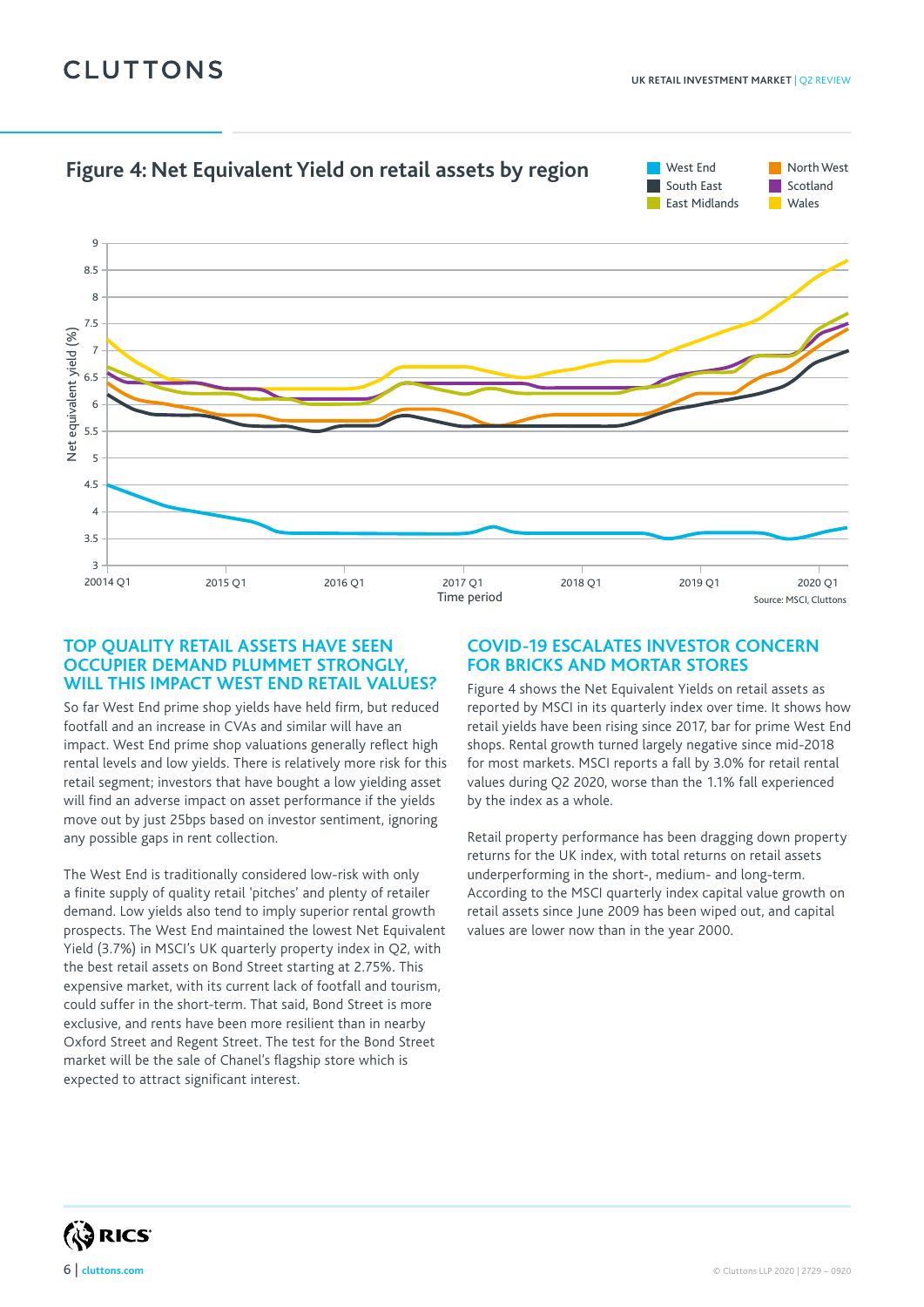| <b>ALL RETAIL STANDING INVESTMENTS</b> | <b>3 MONTHS</b> | <b>12 MONTHS</b> | <b>3 YEAR</b> | <b>5 YEAR</b> | <b>10 YEAR</b> |
|----------------------------------------|-----------------|------------------|---------------|---------------|----------------|
| Income return (%)                      | 1.3             | 5.4              | 5.2           | 5.2           | 5.5            |
| Capital Growth (%)                     | $-5.5$          | $-17.3$          | $-9.1$        | $-5.7$        | $-1.8$         |
| Total Return (%)                       | $-4.2$          | $-12.7$          | $-4.3$        | $-0.8$        | 3.6            |
| Market Rental Value Growth             | $-3.0$          | $-7.7$           | $-3.8$        | $-1.8$        | $-0.9$         |
| <b>ALL STANDING INVESTMENTS</b>        | <b>3 MONTHS</b> | <b>12 MONTHS</b> | <b>3 YEAR</b> | <b>5 YEAR</b> | <b>10 YEAR</b> |
| Income return (%)                      | 1.1             | 4.6              | 4.6           | 4.7           | 5.3            |
|                                        |                 |                  |               |               |                |
| Capital Growth (%)                     | $-3.0$          | $-7.2$           | $-1.5$        | 0.0           | 2.0            |
| Total Return (%)                       | $-1.9$          | $-2.9$           | 3.0           | 4.7           | 7.4            |

#### **TABLE 2: INVESTMENT PERFORMANCE OF RETAIL PROPERTY VS ALL PROPERTIES IN THE QUARTERLY INDEX @ Q2 2020**

Source: MSCI UK Quarterly Property Index, Q2 2020

Table 2 shows how over the 12 months to June 2020 retail total returns were -12.7% versus a more benign -2.9% for the index. A gradual repricing of retail assets has been taking place due to structural change and increased levels of risk to investors. This slow, gradual repricing has caused concern among some market participants over the last few years.

There has been criticism that some valuers have been slow to rebase rents in shopping centres and fashion retail warehouses sufficiently, with fund valuations changing more gradually than debt valuations. Further reductions in values must be on the cards now with threats to income becoming even clearer and a shake-out of the sector being accelerated.

In a time of crisis investors go back to core in a flight to safety. Security of income becomes even more important. The investment market prior to COVID-19 was contradictory in that investors were looking for secure income, yet were moving up the risk curve in the face of lower returns due to a wall of money looking to invest, accessing niche investment plays. There are those that continue to look for a repurposing play wherein they buy a redundant or underperforming retail park to convert to last-mile or urban logistics. The purchase by Amazon of a £65m retail park in Mill Hill in Q2 is a shining example of this type of play. Slated changes in the planning system, such as extension of the Permitted Development Rights, will help convert redundant retail units to residential.

Investors' concerns about the impact of online shopping on demand for physical stores have only increased, and the expectation is that online retail sales continue to grow as a share of retail spend structurally going forward. Another concern is that how people shop has changed. For example, will the weekly food shop become a permanent feature, away from the previous trend for small, frequent, convenience-based shopping which was more profitable for supermarkets?

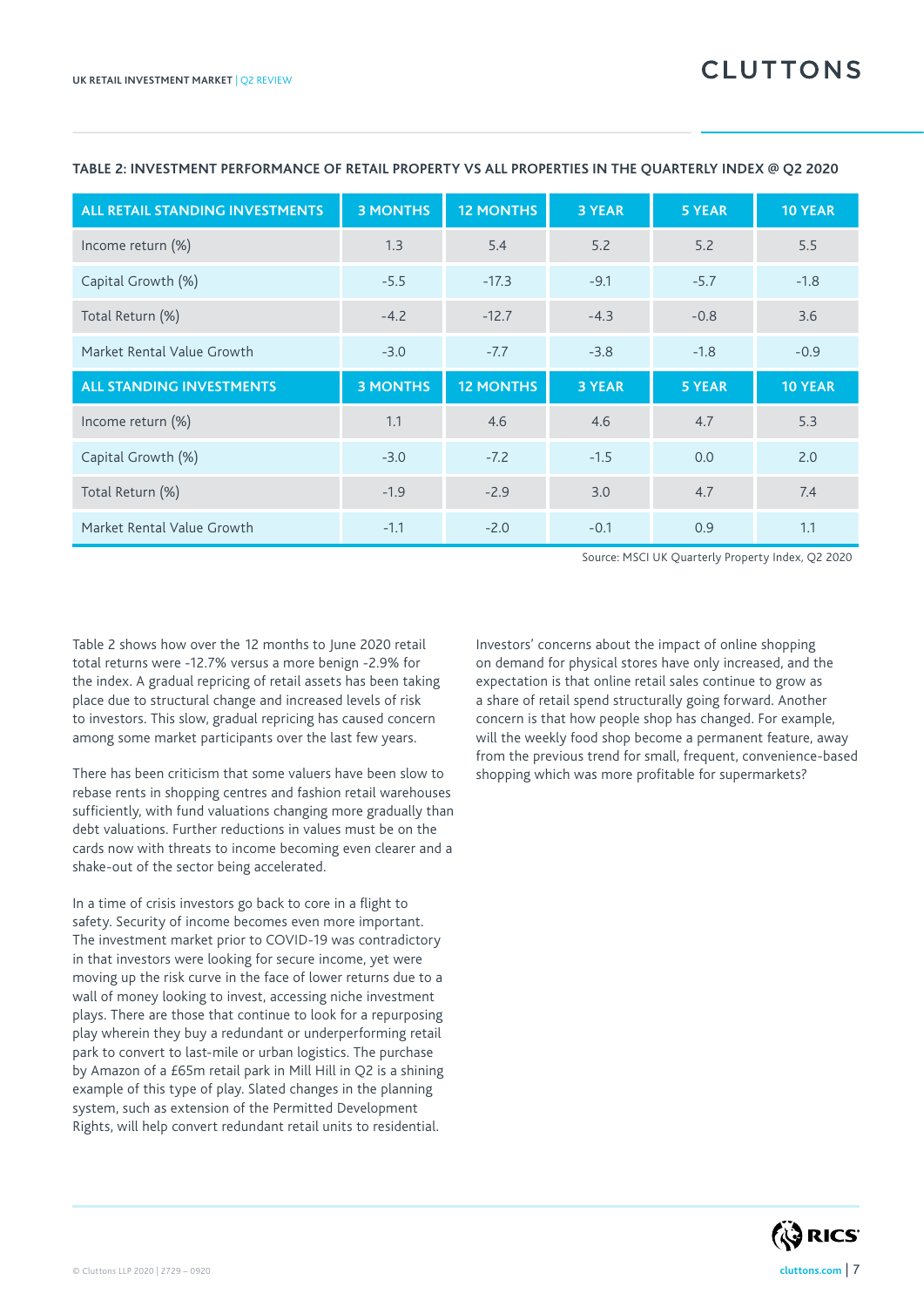## **Figure 5: Annual retail total return forecast by retail type**

**Total Return per annum (%) -30**









**Time period**

**Retail parks**

**Time period**

#### **Supermarkets**



Source: Cluttons, MSCI

#### **GROWTH FORECASTS TO REMAIN NEGATIVE OVER THE NEXT FEW YEARS**

**2008 2012 2016 2020 2024**

A fall in GDP of 20.4% during the second quarter of 2020 would have been unimaginable even as late as last New Year's Eve. Retail property values will not see a commensurate sharp movement, firstly because the property market lags the economy and, secondly, because the current crisis has an external temporary cause. The potential does exist that, if the virus lingers, structural damage will be inflicted on the economy.

Forecasts tend to be worse than initially expected in a downturn and too conservative on the upside during a recovery. Bearing this in mind looking at a relatively negative scenario as a point of reference appears sensible. Forecasting is difficult, and rents are usually the most accurate to forecast over a period of up to two years maximum. Currently it is not certain where rental levels are. Investors are keen to understand the future path or total returns, which is even harder to forecast with any level of accuracy.

Figure 5 shows the quarterly returns by retail type from 2008 with a forecast from 2020 to 2024 assuming a crisis scenario. Assuming a crisis, retail asset total returns in 2020 are expected to be negative between 20.5 to 31.5%, with weak secondary shopping centres receiving the worst predictions. Expensive retail units in the West End are also a prime candidate for a price correction. The big exception is supermarkets which should see a positive total return of c. 2.5% in 2020 even in a crisis.

Total returns might return to positive territory towards the end of 2022 for some retail sectors, but we expect investors to start buying select opportunities at attractive pricing from 2021 onwards. More convincing capital value growth should take place across the board from 2023.

The silver lining is that more efficient business practices can arise due to this crisis leading to a higher productivity and more sustainable economy within the UK. Employment should increase once more, in turn boosting spending power and consumer confidence. With the help of a supportive government and a more flexible planning system the fundamental overprovision of physical retail property can be addressed, and new opportunities created. Property evolves slowly but surely into a new future.